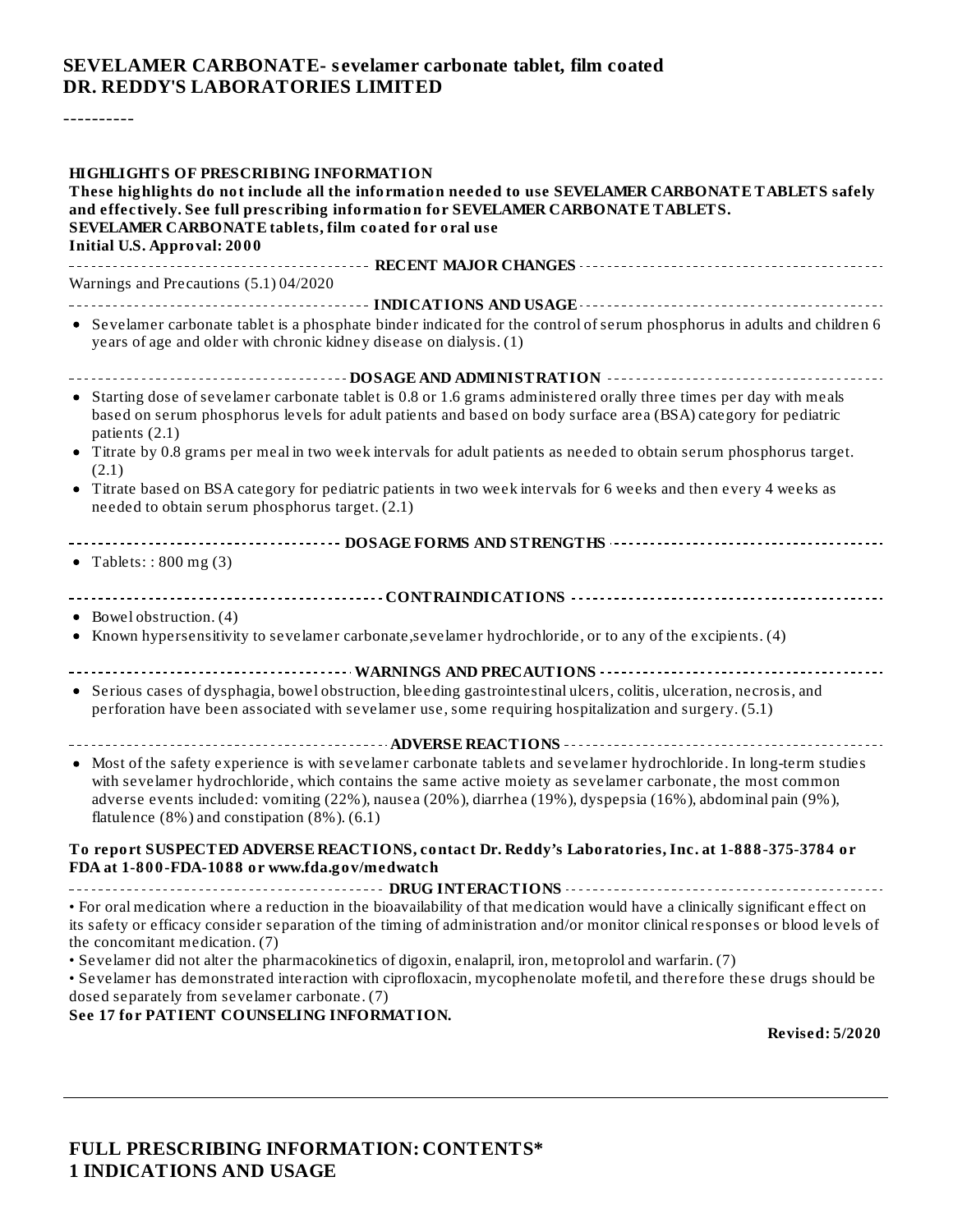#### **2 DOSAGE AND ADMINISTRATION**

2.1 General Dosing Information

#### **3 DOSAGE FORMS AND STRENGTHS**

#### **4 CONTRAINDICATIONS**

#### **5 WARNINGS AND PRECAUTIONS**

5.1 Gastrointestinal Adverse Events

5.2 Reductions in Vitamins D, E, K (clotting factors) and Folic Acid Levels

## **6 ADVERSE REACTIONS**

6.1 Clinical Trials Experience

6.2 Postmarketing Experience

#### **7 DRUG INTERACTIONS**

## **8 USE IN SPECIFIC POPULATIONS**

- 8.1 Pregnancy
- 8.2 Lactation
- 8.4 Pediatric Use
- 8.5 Geriatric Use

## **10 OVERDOSAGE**

#### **11 DESCRIPTION**

## **12 CLINICAL PHARMACOLOGY**

- 12.1 Mechanism of Action
- 12.2 Pharmacodynamics
- 12.3 Pharmacokinetics

## **13 NONCLINICAL TOXICOLOGY**

13.1 Carcinogenesis, Mutagenesis, Impairment of Fertility

## **14 CLINICAL STUDIES**

14.1 Cross-Over Study of Sevelamer Carbonate 800 mg Tablets and Sevelamer Hydrochloride 800 mg Tablets

#### **14.2 Cross-Over Study of Sevelamer Carbonate Powder and Sevelamer Hydrochloride Tablets**

#### **14.3 Clinical Study of Sevelamer Carbonate Powder and Tablets in Pediatric Patients**

14.4 Sevelamer Hydrochloride versus Active-Control, Cross-Over Study in Hemodialysis Patients

14.5 Sevelamer Hydrochloride versus Active Control in Hemodialysis Patients

14.6 Sevelamer Hydrochloride versus Active-Control in Peritoneal Dialysis Patients

14.7 Once-Daily versus Three-Times-Per-Day Dosing

#### **16 HOW SUPPLIED/STORAGE AND HANDLING**

#### **17 PATIENT COUNSELING INFORMATION**

\* Sections or subsections omitted from the full prescribing information are not listed.

## **FULL PRESCRIBING INFORMATION**

## **1 INDICATIONS AND USAGE**

Sevelamer carbonate tablets are indicated for the control of serum phosphorus in adults and children 6 years of age and older with chronic kidney disease (CKD) on dialysis.

#### **2 DOSAGE AND ADMINISTRATION**

## **2.1 General Dosing Information**

*Starting Dose for Adult Patients Not Taking a Phosphate Binder*. The recommended starting dose of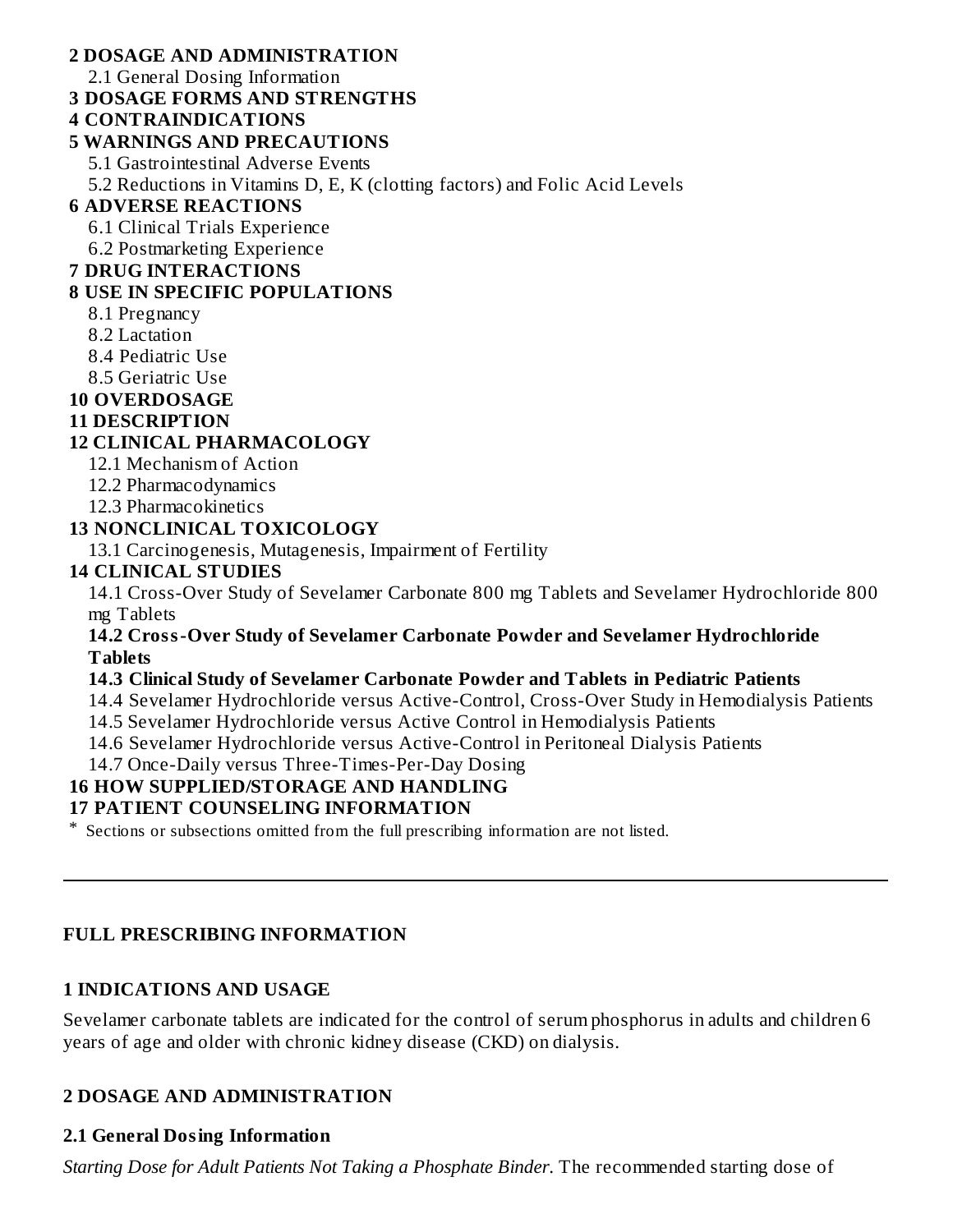sevelamer carbonate tablets are 0.8 to 1.6 grams taken orally with meals based on serum phosphorus level. Table 1 provides recommended starting doses of sevelamer carbonate tablets for adult patients not taking a phosphate binder.

#### **Table 1. Starting Dos e for Adult Dialysis Patients Not Taking a Phosphate Binder**

#### **Serum Phosphorus Sevelamer Carbonate**

 $>$  5.5 and  $<$  7.5 mg/dL 0.8 grams three times daily with meals  $\geq$  7.5 mg/dL 1.6 grams three times daily with meals

*Dose Titration for Adult Patients Taking Sevelamer Carbonate Tablets*. Titrate the sevelamer carbonate tablets dose by 0.8 grams three times per day with meals at two-week intervals as necessary to achieve target serum phosphorus levels. Based on clinical studies, the average prescribed adult daily dose of sevelamer carbonate is approximately 7.2 grams per day. The highest daily adult dose of sevelamer carbonate studied was 14 grams in CKD patients on dialysis.

*Starting Dose for Pediatric Patients Not Taking a Phosphate Binder.* The recommended starting dose for pediatric patients 6 years of age and older is 0.8 g to 1.6 g taken three times per day with meals based on the patient's body surface area (BSA) category; see Table 2.

#### **Table 2: Recommended Starting Dosage and Titration Increment Bas ed on Pediatric Patient's Body Surface Area (m ) 2**

| BSA(m <sup>2</sup> )<br><b>Meal/Snack</b> |                  | <b>Starting Dose Per Titration Increases/</b><br><b>Decreases Per Dose</b> |  |
|-------------------------------------------|------------------|----------------------------------------------------------------------------|--|
| ≥0.75 to <1.20.8 g                        |                  | Titrate by $0.4$ g                                                         |  |
| >1.2                                      | 1.6 <sub>g</sub> | Titrate by 0.8 g                                                           |  |

*Dose Titration for Pediatric Patients Taking Sevelamer Carbonate Tablets*. Titrate the sevelamer caronate dose as needed to achieve target levels at two-week intervals based on BSA category, as shown in Table 2.

*Switching from Sevelamer Hydrochloride Tablets*. For adult patients switching from sevelamer hydrochloride tablets to sevelamer carbonate tablets or powder, use the same dose in grams.

*Switching between Sevelamer Carbonate Tablets and Powder*. Use the same dose in grams.

*Switching from Calcium Acetate*. Table 3 gives recommended starting doses of sevelamer carbonate tablets based on a patient's current calcium acetate dose.

#### **Table 3. Starting Dos e for Dialysis Patients Switching from Calcium Acetate to Sevelamer carbonate Tablets**

| <b>Calcium Acetate 667 mg Sevelamer Carbonate</b><br>(Tablets per meal) |             |
|-------------------------------------------------------------------------|-------------|
| 1 tablet                                                                | $0.8$ grams |
| 2 tablets                                                               | 1.6 grams   |
| 3 tablets                                                               | 2.4 grams   |

#### **3 DOSAGE FORMS AND STRENGTHS**

Tablets:800 mg white to off-white, oval, film-coated tablets plain on one side and imprinted 'R789' on other side.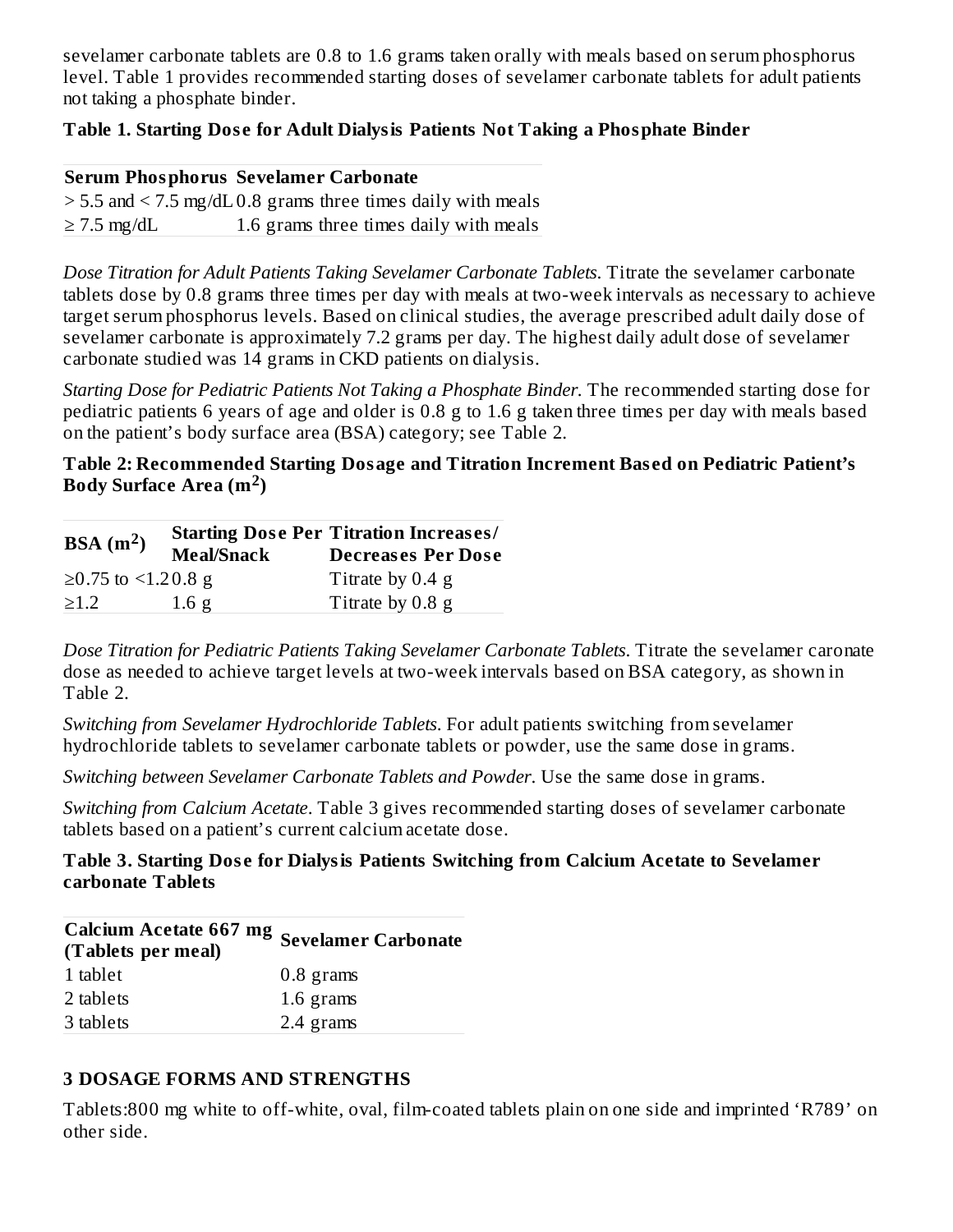## **4 CONTRAINDICATIONS**

Sevelamer carbonate tablets are contraindicated in patients with bowel obstruction.

Sevelamer carbonate tablets are contraindicated in patients with known hypersensitivity to sevelamer carbonate, sevelamer hydrochloride, or to any of the excipients.

## **5 WARNINGS AND PRECAUTIONS**

## **5.1 Gastrointestinal Advers e Events**

Patients with dysphagia, swallowing disorders, severe gastrointestinal (GI) motility disorders including severe constipation, or major GI tract surgery were not included in the sevelamer carbonate clinical studies.

Cases of dysphagia and esophageal tablet retention have been reported in association with use of the tablet formulation of sevelamer, some requiring hospitalization and intervention. Consider using sevelamer suspension in patients with a history of swallowing disorders.

Cases of bowel obstruction, bleeding gastrointestinal ulcers, colitis, ulceration, necrosis, and perforation have also been reported with sevelamer use [see Adverse Reactions (6.2)]. Inflammatory disorders may resolve upon sevelamer discontinuation. Treatment with sevelamer should be reevaluated in patients who develop severe gastrointestinal symptoms.

## **5.2 Reductions in Vitamins D, E, K (clotting factors) and Folic Acid Levels**

In preclinical studies in rats and dogs, sevelamer hydrochloride, which contains the same active moiety as sevelamer carbonate, reduced vitamins D, E, and K (coagulation parameters) and folic acid levels at doses of 6 to 10 times the recommended human dose. In short-term clinical trials, there was no evidence of reduction in serum levels of vitamins. However, in a one-year clinical trial, 25-hydroxyvitamin D (normal range 10 to 55 ng/mL) fell from 39  $\pm$  22 ng/mL to 34  $\pm$  22 ng/mL (p<0.01) with sevelamer hydrochloride treatment. Most (approximately 75%) patients in sevelamer hydrochloride clinical trials were receiving vitamin supplements.

#### **6 ADVERSE REACTIONS**

## **6.1 Clinical Trials Experience**

Because clinical trials are conducted under widely varying conditions, adverse reaction rates observed in the clinical trials of a drug cannot be directly compared to rates in the clinical trials of another drug and may not reflect the rates observed in practice.

There are limited clinical trial data on the safety of sevelamer carbonate. However, because it contains the same active ingredient as the hydrochloride salt, the adverse event profiles of the two salts are expected to be similar. In a cross-over study in hemodialysis patients with treatment durations of eight weeks each and no washout, and another cross-over study in hemodialysis patients, with treatment durations of four weeks each and no washout between treatment periods, the adverse reactions on sevelamer carbonate powder were similar to those reported for sevelamer hydrochloride.

In a parallel design study of sevelamer hydrochloride with treatment duration of 52 weeks, adverse reactions reported for sevelamer hydrochloride (n=99) were similar to those reported for the activecomparator group (n=101). Overall adverse reactions among those treated with sevelamer hydrochloride occurring in > 5% of patients included: vomiting (22%), nausea (20%), diarrhea (19%), dyspepsia (16%), abdominal pain (9%), flatulence (8%) and constipation (8%). A total of 27 patients treated with sevelamer and 10 patients treated with comparator withdrew from the study due to adverse reactions.

Based on studies of 8 to 52 weeks, the most common reason for withdrawal from sevelamer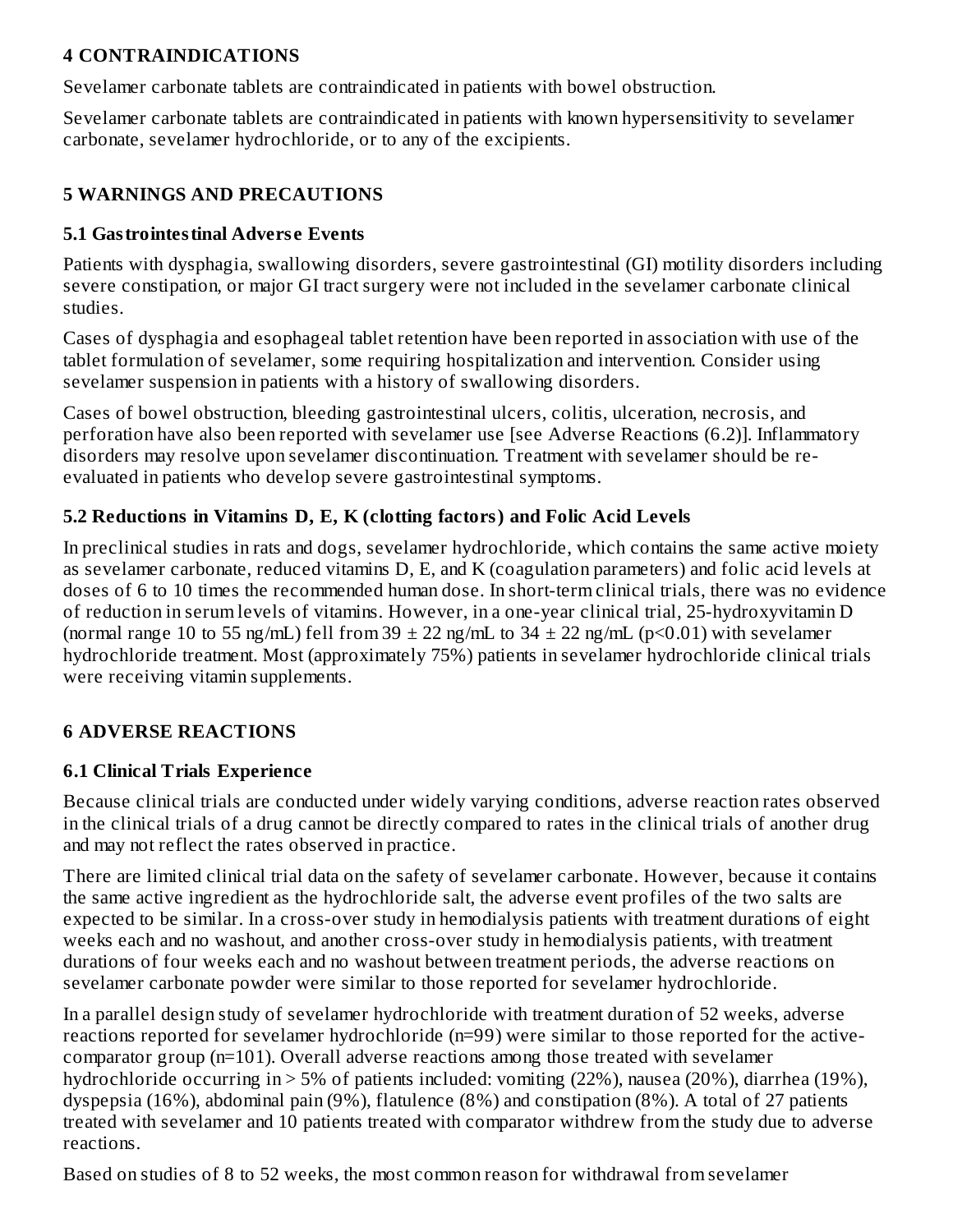hydrochloride was gastrointestinal adverse reactions (3% to 16%).

In 143 peritoneal dialysis patients studied for 12 weeks using sevelamer hydrochloride, most common adverse reactions were similar to adverse reactions observed in hemodialysis patients. The most frequently occurring treatment emergent serious adverse reaction was peritonitis (8 reactions in 8 patients [8%] in the sevelamer group and 2 reactions in 2 patients [4%] on active-control). Thirteen patients (14%) in the sevelamer group and 9 patients (20%) in the active-control group discontinued, mostly for gastrointestinal adverse reactions.

## **6.2 Postmarketing Experience**

Because these reactions are reported voluntarily from a population of uncertain size, it is not always possible to reliably estimate their frequency or to establish a causal relationship to drug exposure.

The following adverse reactions have been identified during postapproval use of sevelamer hydrochloride or sevelamer carbonate: hypersensitivity, pruritus, rash, abdominal pain, bleeding gastrointestinal ulcers, colitis, ulceration, necrosis, fecal impaction, and uncommon cases of ileus, intestinal obstruction, and intestinal perforation. Appropriate medical management should be given to patients who develop constipation or have worsening of existing constipation to avoid severe complications.

## **7 DRUG INTERACTIONS**

There are no empirical data on avoiding drug interactions between sevelamer carbonate and most concomitant oral drugs. For oral medication where a reduction in the bioavailability of that medication would have a clinically significant effect on its safety or efficacy (e.g., cyclosporine, tacrolimus, levothyroxine), consider separation of the timing of the administration of the two drugs [see **Clinical Pharmacology (12.3)].** The duration of separation depends upon the absorption characteristics of the medication concomitantly administered, such as the time to reach peak systemic levels and whether the drug is an immediate release or an extended release product. Where possible consider monitoring clinical responses and/or blood levels of concomitant drugs that have a narrow therapeutic range.

#### **Table 5. Sevelamer Drug Interactions**

| concomitantly        | Oral drugs for which sevelamer did not alter the pharmacokinetics when administered         |
|----------------------|---------------------------------------------------------------------------------------------|
| Digoxin              |                                                                                             |
| Enalapril            |                                                                                             |
| Iron                 |                                                                                             |
| Metoprolol           |                                                                                             |
| Warfarin             |                                                                                             |
|                      | Oral drugs that have demonstrated interaction with sevelamer and are to be dosed separately |
|                      | from sevelamer carbonate                                                                    |
| $\sim$ $\sim$ $\sim$ | <b>Dosing Recommendations</b>                                                               |

| Ciprofloxacin<br>Mycophenolate mofetil | <b>Dosing Recommendations</b>                           |
|----------------------------------------|---------------------------------------------------------|
|                                        | Take at least 2 hours before or 6 hours after sevelamer |
|                                        | Take at least 2 hours before sevelamer                  |

## **8 USE IN SPECIFIC POPULATIONS**

#### **8.1 Pregnancy**

#### Risk Summary

Sevelamer carbonate is not absorbed systemically following oral administration and maternal use is not expected to result in fetal exposure to the drug.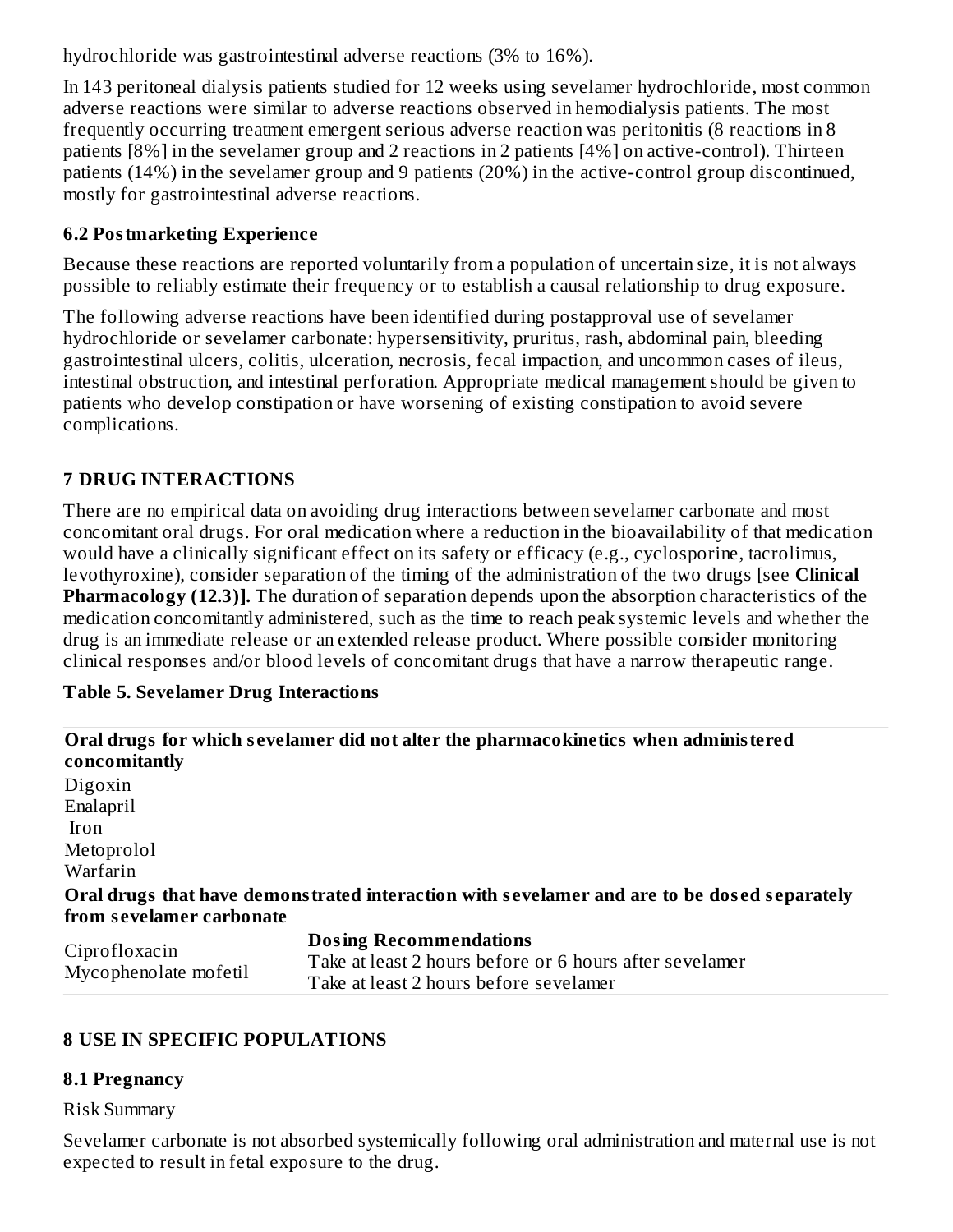## Clinical Considerations

Sevelamer carbonate may decrease serum levels of fat soluble vitamins and folic acid in pregnant women [see **Clinical Pharmacology (**12.2**)**]. Consider supplementation.

Data

Animal data

In pregnant rats given dietary doses of 0.5, 1.5, or 4.5 g/kg/day of sevelamer hydrochloride during organogenesis, reduced or irregular ossification of fetal bones, probably due to a reduced absorption of fat-soluble vitamin D, occurred in mid and high-dose groups (human equivalent doses approximately equal to 3 to 4 times the maximum clinical trial dose of  $1\overline{3}$  grams). In pregnant rabbits given oral doses of 100, 500 or 1000 mg/kg/day of sevelamer hydrochloride by gavage during organogenesis, an increase of early resorptions occurred in the high-dose group (human equivalent dose twice the maximum clinical trial dose).

## **8.2 Lactation**

Risk Summary

Sevelamer carbonate is not absorbed systemically by the mother following oral administration, and breastfeeding is not expected to result in exposure of the child to sevelamer carbonate.

Clinical Considerations

Sevelamer carbonate may decrease serum levels of fat soluble vitamins and folic acid in pregnant women [see **Clinical Pharmacology (**12.2**)**]. Consider supplementation.

## **8.4 Pediatric Us e**

The safety and efficacy of sevelamer carbonate in lowering serum phosphorus levels was studied in patients 6 years of age and older with CKD. In this study, sevelamer carbonate was apparently less effective in children with a low baseline serum phosphorus, which described children <13 years of age and children not on dialysis. Given its mechanism of action, sevelamer carbonate is expected to be effective in lowering serum phosphorus levels in pediatric patients with CKD. Most adverse events that were reported as related, or possibly related, to sevelamer carbonate were gastrointestinal in nature. No new risks or safety signals were identified with the use of sevelamer carbonate in the trial.

Sevelamer carbonate tablets have not been studied in pediatric patients below 6 years of age.

## **8.5 Geriatric Us e**

Clinical studies of sevelamer carbonate did not include sufficient numbers of subjects aged 65 and over to determine whether they respond differently from younger subjects. Other reported clinical experience has not identified differences in responses between the elderly and younger patients. In general, dose selection for an elderly patient should be cautious, usually starting at the low end of the dosing range.

## **10 OVERDOSAGE**

In CKD patients on dialysis, the maximum dose studied was 14 grams of sevelamer carbonate and 13 grams of sevelamer hydrochloride. There are no reports of overdosage with sevelamer carbonate or sevelamer hydrochloride in patients. Since sevelamer is not absorbed, the risk of systemic toxicity is low.

# **11 DESCRIPTION**

The active ingredient in sevelamer carbonate tablet is sevelamer carbonate, a polymeric amine that binds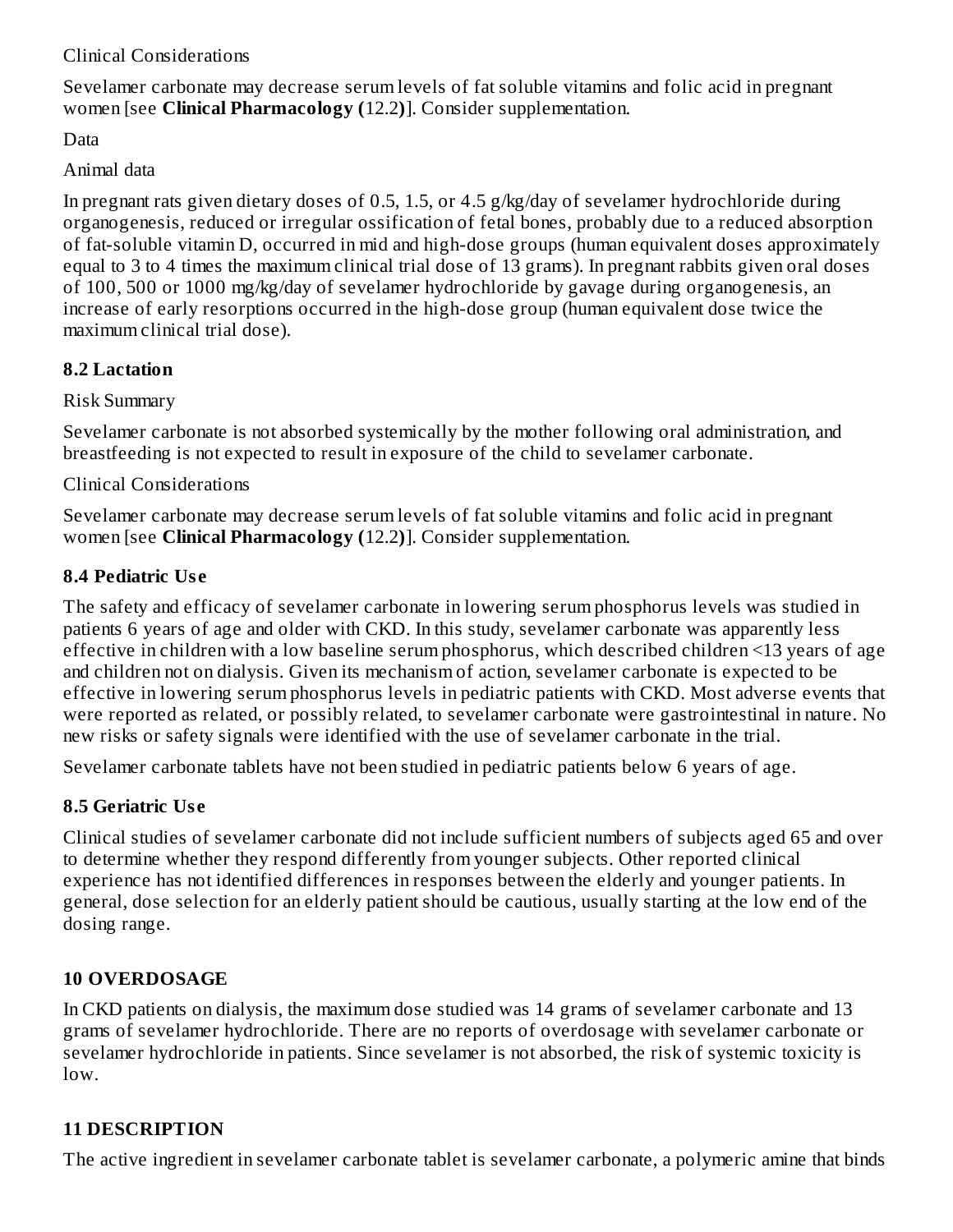phosphate and is meant for oral administration. It was developed as a pharmaceutical alternative to sevelamer hydrochloride. Sevelamer carbonate is an anion exchange resin, with the same polymeric structure as sevelamer hydrochloride, in which carbonate replaces chloride as the counterion. While the counterions differ for the two salts, the polymer itself, the active moiety involved in phosphate binding, is the same.

Sevelamer carbonate is known chemically as poly(allylamine-co-N,N'-diallyl-1,3-diamino-2 hydroxypropane) carbonate salt. Sevelamer carbonate is hygroscopic, but insoluble in water. The structure is represented in Figure 1.



**Figure 1. Chemical Structure of Sevelamer Carbonate**

- a,  $b =$  number of primary amine groups  $a + b = 9$
- $c =$  number of cross-linking groups  $c = 1$

m = large number to indicate extended polymer network

**Sevelamer carbonate Tablets:** Each film-coated tablet of sevelamer carbonate contains 800 mg of sevelamer carbonate on an anhydrous basis. The inactive ingredients are ammonium hydroxide, colloidal silicon dioxide, crospovidone, hydroxypropyl cellulose, lecithin, mannitol, polyvinyl alcohol, propylene glycol, shellac, talc, xanthan gum and zinc stearate. The tablet imprint contains iron oxide black ink.

## **12 CLINICAL PHARMACOLOGY**

#### **12.1 Mechanism of Action**

Sevelamer carbonate tablet contains sevelamer carbonate, a non-absorbed phosphate-binding crosslinked polymer, free of metal and calcium. It contains multiple amines separated by one carbon from the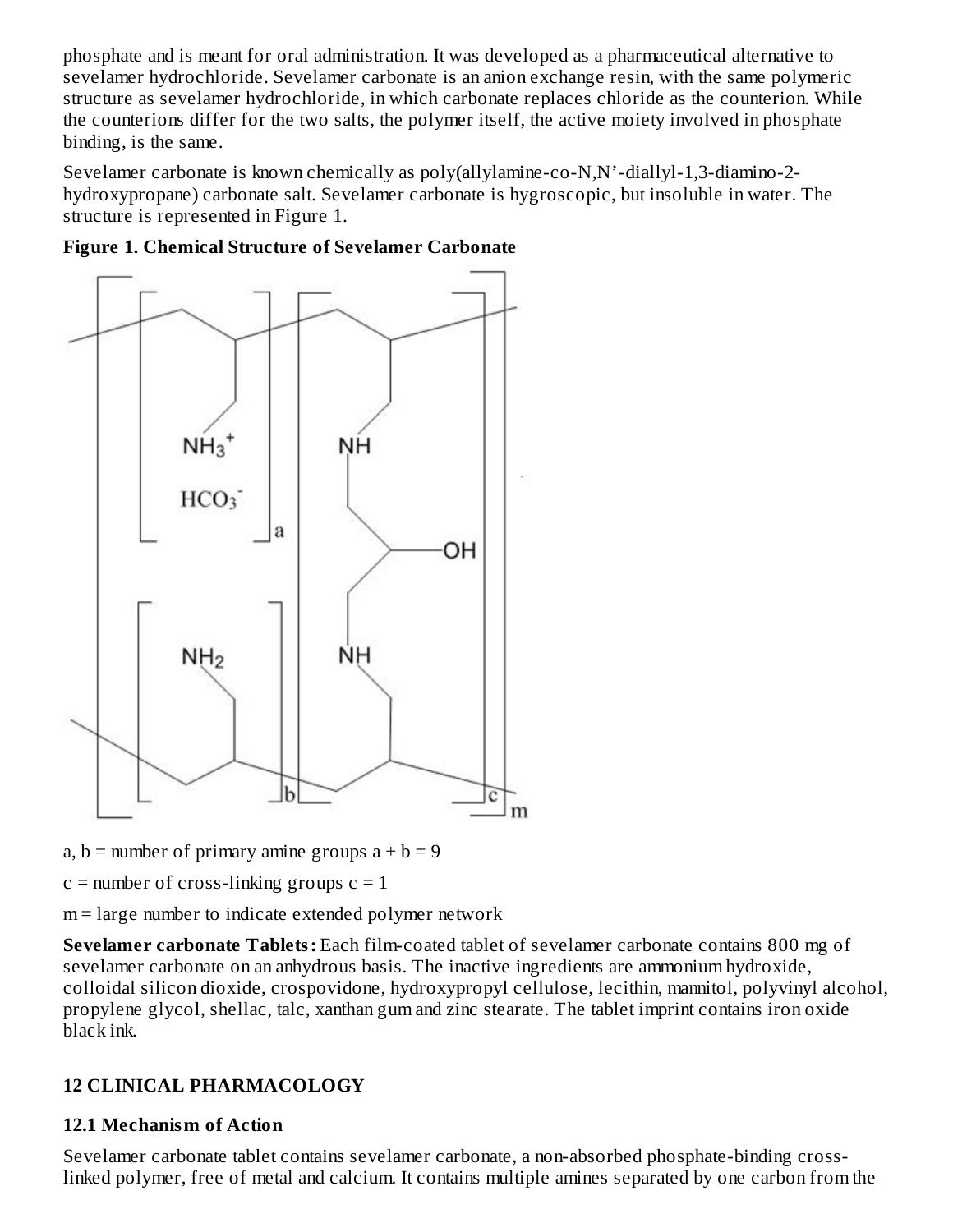polymer backbone. These amines exist in a protonated form in the intestine and interact with phosphate molecules through ionic and hydrogen bonding. By binding phosphate in the gastrointestinal tract and decreasing absorption, sevelamer carbonate lowers the phosphate concentration in the serum (serum phosphorus).

## **12.2 Pharmacodynamics**

In addition to effects on serum phosphorus levels, sevelamer hydrochloride has been shown to bind bile acids *in vitro* and *in vivo* in experimental animal models. Because sevelamer binds bile acids, it may interfere with normal fat absorption and thus may reduce absorption of fat soluble vitamins such as A, D and K. In clinical trials of sevelamer hydrochloride, both the mean total and LDL cholesterol declined by 15% to 31% the clinical significance of this finding, which was observed after 2 weeks, is unclear. Triglycerides, HDL cholesterol, and albumin did not change.

# **12.3 Pharmacokinetics**

A mass balance study using  $^{14}$ C-sevelamer hydrochloride, in 16 healthy male and female volunteers showed that sevelamer hydrochloride is not systemically absorbed. No absorption studies have been performed in patients with renal disease.

*Drug Interactions*

*In vivo*

Sevelamer carbonate has been studied in human drug-drug interaction studies (9.6 grams once daily with a meal) with warfarin and digoxin. Sevelamer hydrochloride, which contains the same active moiety as sevelamer carbonate, has been studied in human drug-drug interaction studies (2.4 to 2.8 grams single dose or three times daily with meals or two times daily without meals) with ciprofloxacin, digoxin, enalapril, iron, metoprolol, mycophenolate mofetil, and warfarin.

Coadministered single dose of 2.8 grams of sevelamer hydrochloride in fasted state decreased the bioavailability of ciprofloxacin by approximately 50% in healthy subjects.

Concomitant administration of sevelamer and mycophenolate mofetil in adult and pediatric patients decreased the mean MPA  $C_{max}$  and  $\mathrm{AUC_{0\text{-}12h}}$  by 36% and 26% respectively.

Sevelamer carbonate or sevelamer hydrochloride did not alter the pharmacokinetics of enalapril, digoxin, iron, metoprolol, and warfarin when coadministered.

During postmarketing experience, cases of increased thyroid stimulating hormone (TSH) levels have been reported in patients coadministered sevelamer hydrochloride and levothyroxine. Reduction in concentrations of cyclosporine and tacrolimus leading to dose increases has also been reported in transplant patients when coadministered with sevelamer hydrochloride without any clinical consequences (for example, graft rejection). The possibility of an interaction cannot be excluded with these drugs.

# **13 NONCLINICAL TOXICOLOGY**

# **13.1 Carcinogenesis, Mutagenesis, Impairment of Fertility**

Standard lifetime carcinogenicity bioassays were conducted in mice and rats. Rats were given sevelamer hydrochloride by diet at 0.3, 1, or 3 grams/kg/day. There was an increased incidence of urinary bladder transitional cell papilloma in male rats of the high dose group (human equivalent dose twice the maximum clinical trial dose of 13 grams). Mice received dietary administration of sevelamer hydrochloride at doses of up to 9 grams/kg/day (human equivalent dose 3 times the maximum clinical trial dose). There was no increased incidence of tumors observed in mice.

In an *in vitro* mammalian cytogenetic test with metabolic activation, sevelamer hydrochloride caused a statistically significant increase in the number of structural chromosome aberrations. Sevelamer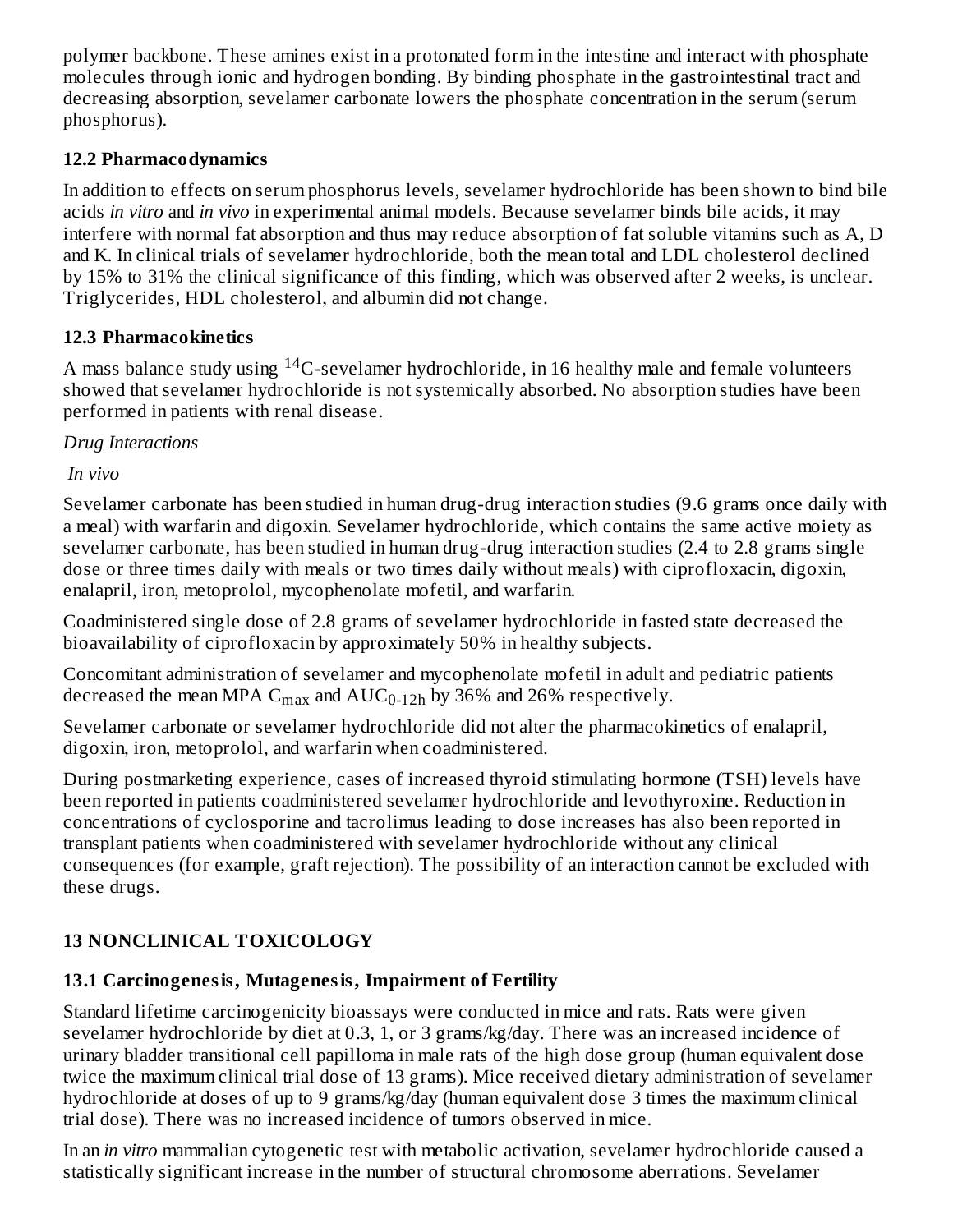hydrochloride was not mutagenic in the Ames bacterial mutation assay.

Sevelamer hydrochloride did not impair the fertility of male or female rats in a dietary administration study in which the females were treated from 14 days prior to mating through gestation and the males were treated for 28 days prior to mating. The highest dose in this study was 4.5 grams/kg/day (human equivalent dose 3 times the maximum clinical trial dose of 13 grams).

# **14 CLINICAL STUDIES**

The ability of sevelamer to control serum phosphorus in CKD patients on dialysis was predominantly determined from the effects of the hydrochloride salt to bind phosphate. Six clinical trials used sevelamer hydrochloride and three clinical trials used sevelamer carbonate. The sevelamer hydrochloride studies include one double-blind, placebo-controlled 2-week study (sevelamer N=24); two open-label, uncontrolled, 8-week studies (sevelamer N=220) and three active-controlled open-label studies with treatment durations of 8 to 52 weeks (sevelamer N=256).

The sevelamer carbonate studies include one double-blind, active-controlled, cross-over study with two 8-week treatment periods using sevelamer carbonate tablets (N=79), one open-label, activecontrolled, cross-over study with two 4-week treatment periods using sevelamer carbonate powder  $(N=31)$  and one randomized, parallel, open-label study using sevelamer carbonate powder  $(N=144)$ dosed once daily or sevelamer hydrochloride tablets (N=73) dosed three times daily for 24 weeks. Six of the active-controlled studies are described here (three sevelamer carbonate and three sevelamer hydrochloride studies).

#### **14.1 Cross-Over Study of Sevelamer Carbonate 800 mg Tablets and Sevelamer Hydrochloride 800 mg Tablets**

Stage 5 CKD patients on hemodialysis were entered into a five-week sevelamer hydrochloride run-in period and 79 patients received, in random order, sevelamer carbonate 800 mg tablets and sevelamer hydrochloride 800 mg tablets for eight weeks each, with no intervening washout. Study dose during the cross-over period was determined based on the sevelamer hydrochloride dose during the run-in period on a gram per gram basis. The phosphorus levels at the end of each of the two cross-over periods were similar. Average actual daily dose was 6 grams/day divided among meals for both treatments. Thirtynine of those completing the cross-over portion of the study were entered into a two-week washout period during which patients were instructed not to take any phosphate binders; this confirmed the activity of sevelamer in this study.

## **14.2 Cross-Over Study of Sevelamer Carbonate Powder and Sevelamer Hydrochloride Tablets**

Stage 5 CKD patients on hemodialysis were entered into a four-week sevelamer hydrochloride run-in period and 31 patients received, in random order, sevelamer carbonate powder and sevelamer hydrochloride tablets for four weeks each with no intervening washout. Study dose during the crossover period was determined based on the sevelamer hydrochloride dose during the run-in period on a gram-per-gram basis. The phosphorus levels at the end of each of the two cross-over periods were similar. Average actual daily dose was 6.0 g/day divided among meals for sevelamer carbonate powder and 6.4 g/day divided among meals for sevelamer hydrochloride tablets.

## **14.3 Clinical Study of Sevelamer Carbonate Powder and Tablets in Pediatric Patients**

A clinical study with sevelamer carbonate was conducted in 101 patients 6 to 18 years of age with chronic kidney disease. This study included a washout period for patients on a phosphate binder, a 2 week, double-blind, fixed-dose period (FDP) in which patients were randomized to sevelamer carbonate (n=50) or placebo (n=51), and a 26-week, open-label, sevelamer carbonate dose titration period (DTP). Most patients were 13 to 18 years of age (73%) and had a BSA ≥1.2 m<sup>2</sup> (84%). Approximately 78% of patients were CKD patients on dialysis.

Sevelamer carbonate significantly reduced serum phosphorus through Week 2 (primary endpoint) by an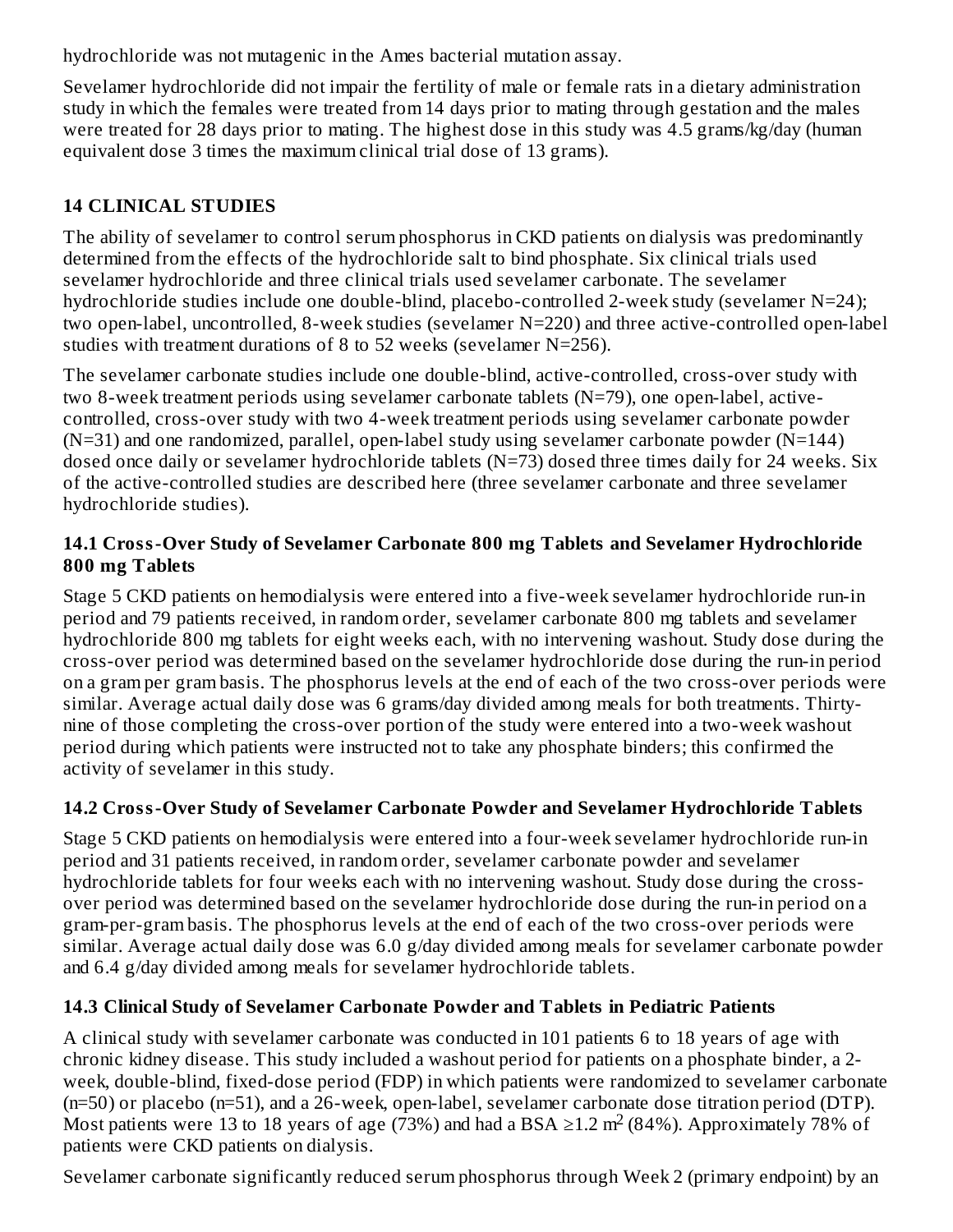LS Mean difference of -0.90 (SE 0.27) mg/dL compared to placebo (p=0.001). A similar treatment response was observed in patients who received sevelamer carbonate during the 6-month open-label DTP. Approximately 30% of subjects reached their target serum phosphorus. The median prescribed daily dose was approximately 7.0 g per day during the titration period.

The results of the primary efficacy endpoint were consistent by BSA subgroup. In contrast, a treatment effect was not observed in subjects with a baseline serum phosphorus below 7 mg/dL, many of whom were the subjects 6 to <13 years of age or the subjects not on dialysis (Figure 2).





[a]: LS Mean difference of Sevelamer Carbonate - Placebo, based on ANCOVA within subgroup and with treatment as fixed effect and screening BSA and baseline serum phosphorus as covariates.

## **14.4 Sevelamer Hydrochloride versus Active-Control, Cross-Over Study in Hemodialysis Patients**

Eighty-four CKD patients on hemodialysis who were hyperphosphatemic (serum phosphorus  $> 6$ ) mg/dL) following a two-week phosphate binder washout period were randomized in a cross-over design to receive in random order sevelamer hydrochloride and activecontrol for eight weeks each. Treatment periods were separated by a two-week phosphate binder washout period. Patients started on treatment three times per day with meals. Over each eight-week treatment period, at three separate time points the dose of sevelamer hydrochloride could be titrated up to control serum phosphorus, the dose of activecontrol could also be altered to attain phosphorus control. Both treatments significantly decreased mean serum phosphorus by about 2 mg/dL (Table 6).

# **Table 6. Mean Serum Phosphorus (mg/dL) at Bas eline and Endpoint**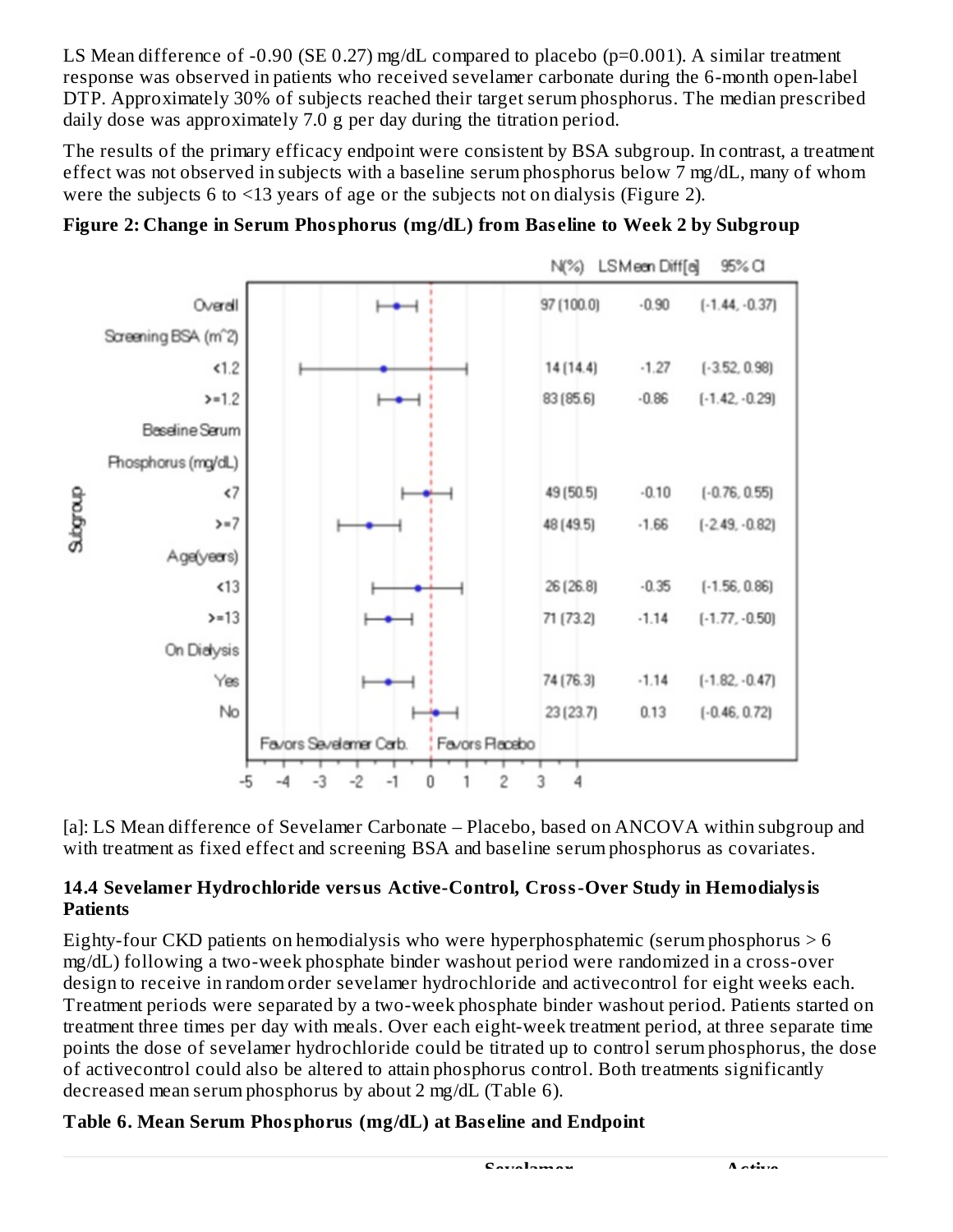|                                                                                   | эе метаппет<br>$Hydrochloride(N=81)$ | Acuve<br>$Control(N=83)$    |
|-----------------------------------------------------------------------------------|--------------------------------------|-----------------------------|
| Baseline at End of Washout                                                        | 8.4                                  | 8                           |
| Endpoint                                                                          | 6.4                                  | 5.9                         |
| Change from Baseline at Endpoint (95% Confidence $-2$ * (-2.5, -1.5)<br>Interval) |                                      | $-2.1*$ ( $-2.6$ , $-1.7$ ) |

\*p<0.0001, within treatment group comparison

The distribution of responses is shown in Figure 3. The distributions are similar for sevelamer hydrochloride and active control. The median response is a reduction of about 2 mg/dL in both groups. About 50% of subjects have reductions between 1 and 3 mg/dL.

#### **Figure 3. Percentage of Patients (Y-axis) Attaining a Phosphorus Reduction from Bas eline (mg/dL) at Least as Great as the Value of the X-axis.**



Average daily sevelamer hydrochloride dose at the end of treatment was 4.9 grams (range of 0 to 12.6 grams).

## **14.5 Sevelamer Hydrochloride versus Active Control in Hemodialysis Patients**

Two hundred CKD patients on hemodialysis who were hyperphosphatemic (serum phosphorus > 5.5 mg/dL) following a two-week phosphate-binder washout period were randomized to receive sevelamer hydrochloride 800 mg tablets (N=99) or an activecontrol (N=101). At week 52, using last-observationcarried-forward, sevelamer and activecontrol both significantly decreased mean serum phosphorus (Table 7).

| Table 7. Mean Serum Phosphorus (mg/dL) and Ion Product at Baseline and Change from |  |
|------------------------------------------------------------------------------------|--|
| <b>Baseline to End of Treatment</b>                                                |  |

|                                           | <b>Sevelamer HCl Active-Control</b> |          |
|-------------------------------------------|-------------------------------------|----------|
|                                           | $(N=94)$                            | $(N=98)$ |
| Phosphorus Baseline                       | 7.5                                 | 7.3      |
| Change from Baseline at Endpoint          | $-2.1$                              | $-1.8$   |
| Ca x Phosphorus Ion Product Baseline 70.5 |                                     | 68.4     |
| Change from Baseline at Endpoint          | $-19.4$                             | $-14.2$  |

Sixty-one percent of sevelamer hydrochloride patients and 73% of the control patients completed the full 52 weeks of treatment.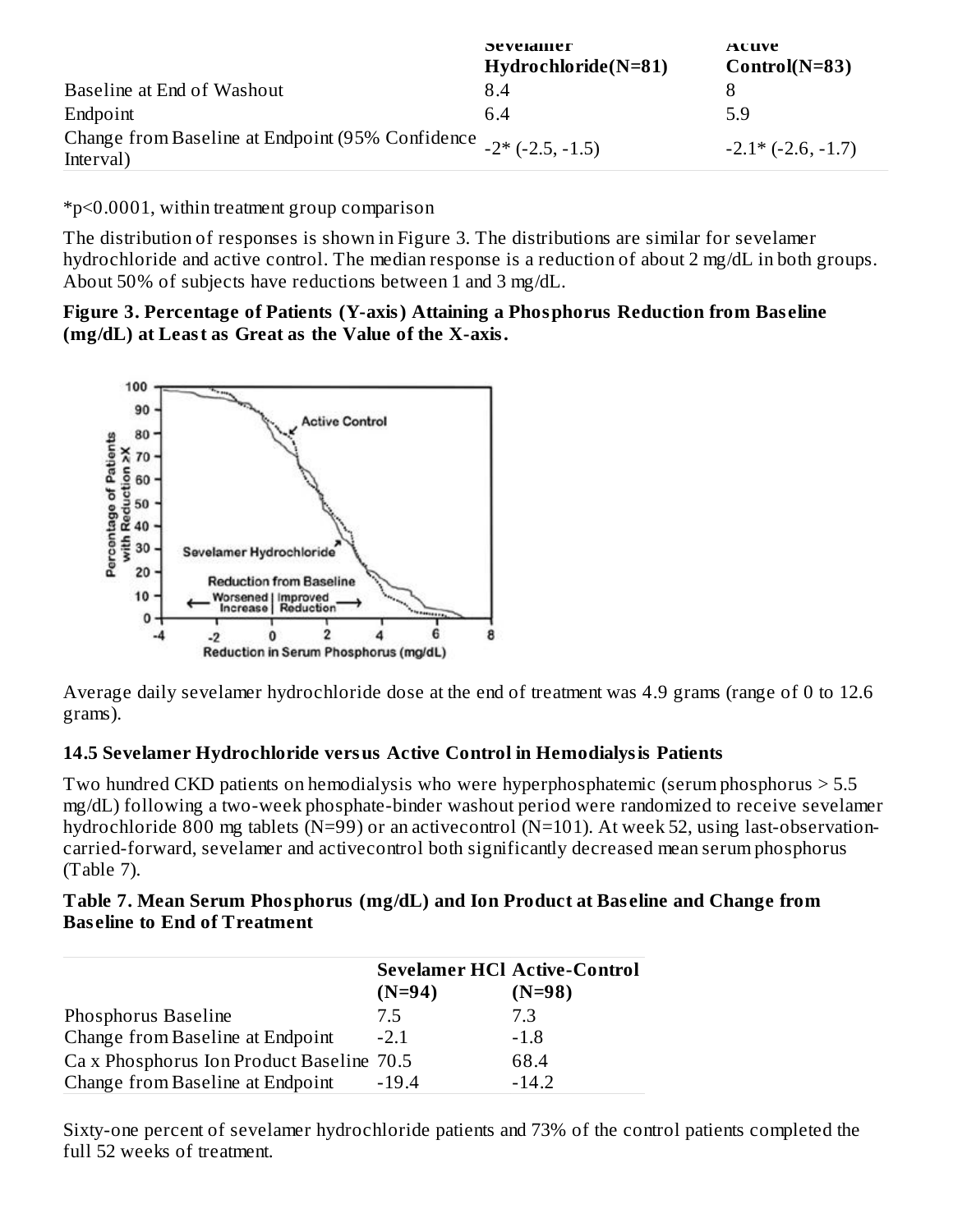Figure 4, a plot of the phosphorus change from baseline for the completers, illustrates the durability of response for patients who are able to remain on treatment.





Average daily sevelamer hydrochloride dose at the end of treatment was 6.5 grams (range of 0.8 to 13 grams).

## **14.6 Sevelamer Hydrochloride versus Active-Control in Peritoneal Dialysis Patients**

One hundred and forty-three patients on peritoneal dialysis who were hyperphosphatemic (serum phosphorus > 5.5 mg/dL) following a two-week phosphate binder washout period were randomized to receive sevelamer hydrochloride (N=97) or active control (N=46) open label for 12 weeks. Average daily sevelamer hydrochloride dose at the end of treatment was 5.9 grams (range 0.8 to 14.3 grams). Thirteen patients (14%) in the sevelamer group and 9 patients (20%) in the active control group discontinued, mostly for gastrointestinal adverse reactions. There were statistically significant changes in serum phosphorus (p<0.001) for sevelamer hydrochloride (-1.6 mg/dL from baseline of 7.5 mg/dL), similar to the active control.

## **14.7 Once-Daily versus Three-Times-Per-Day Dosing**

Stage 5 CKD patients on hemodialysis with a serum phosphate level of > 5.5 mg/dL after washout from baseline therapies were randomized in a 2:1 ratio to receive either sevelamer carbonate powder once daily (N=144) or sevelamer hydrochloride as a tablet with the dose divided three-times-per-day (N=73) for 24 weeks. The initial dose for the two groups was 4.8 grams/day. At the end of the study, the total daily dose was 6.2 grams/day of sevelamer carbonate powder once daily and 6.7 grams/day of sevelamer hydrochloride tablets three times per day. A greater percentage of subjects on the once daily dose than three times per day regimen discontinued therapy prematurely, 35% versus 15%. The reasons for discontinuation were largely driven by adverse events and withdrawal of consent in the once daily dosing regimen. Serum phosphate levels and calcium-phosphate product were better controlled on the three times per day regimen than on the once daily regimen. Mean serum phosphorus decreased 2 mg/dL for sevelamer carbonate powder once daily and 2.9 mg/dL for sevelamer hydrochloride tablets threetimes-per-day.

## **16 HOW SUPPLIED/STORAGE AND HANDLING**

Tablets: Sevelamer carbonate Tablets 800 mg are supplied as white to off-white, oval, film-coated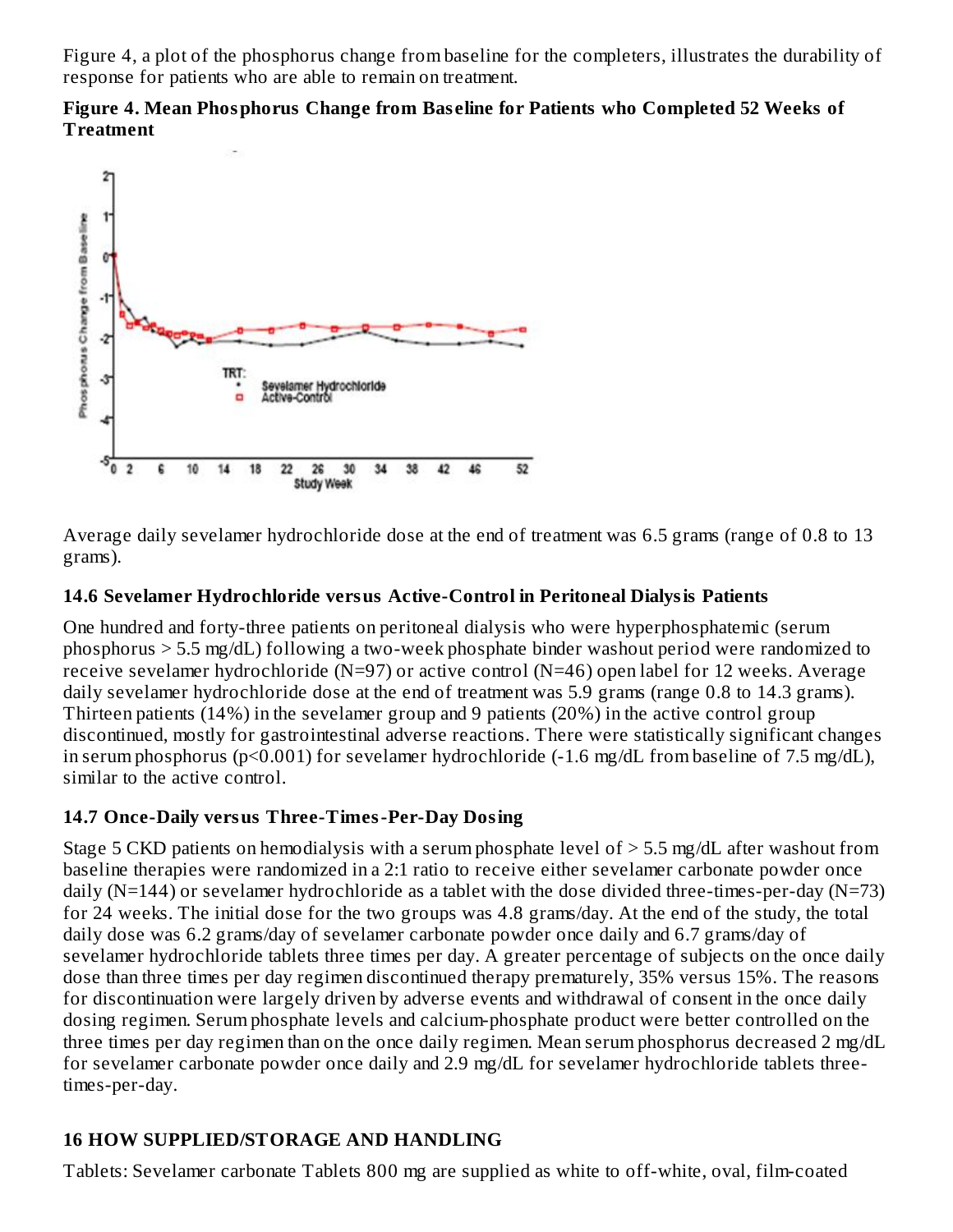tablets plain on one side and imprinted 'R789' on other side, containing 800 mg of sevelamer carbonate on an anhydrous basis, ammonium hydroxide, colloidal silicon dioxide, crospovidone, hydroxypropyl cellulose, lecithin, mannitol, polyvinyl alcohol, propylene glycol, shellac, talc, xanthan gum and zinc stearate. The tablet imprint contains iron oxide black ink.

Bottles of 30 NDC 55111-789-30

Bottles of 90 NDC 55111-789-90

Bottles of 270 NDC 55111-789-27

Unit dose package of 100 (25 x 4) NDC 55111-789-11

**Storage:** Store at 20°-25°C (68°-77°F); [See USP Controlled Room Temperature]

Protect from moisture.

## **17 PATIENT COUNSELING INFORMATION**

Inform patients to take sevelamer carbonate tablets with meals and adhere to their prescribed diets.

For patients using an oral medication where a reduction in the bioavailability of that medication would have a clinically significant effect on its safety or efficacy, advise the patient to take the oral medication at least one hour before or three hours after sevelamer carbonate.

Advise patients to report new onset or worsening of existing constipation or bloody stools promptly to their physician [see Warnings and Precautions (5.1)].

 $R_X$  only

Distributor:

**Dr. Reddy's Laboratories Inc.,**

Princeton NJ 08540, USA

**Made in India**

Revised: 0520

## **PACKAGE LABEL PRINCIPAL DISPLAY PANEL SECTION**

Sevelamer Carbonate Tablets, 800 mg Container Label: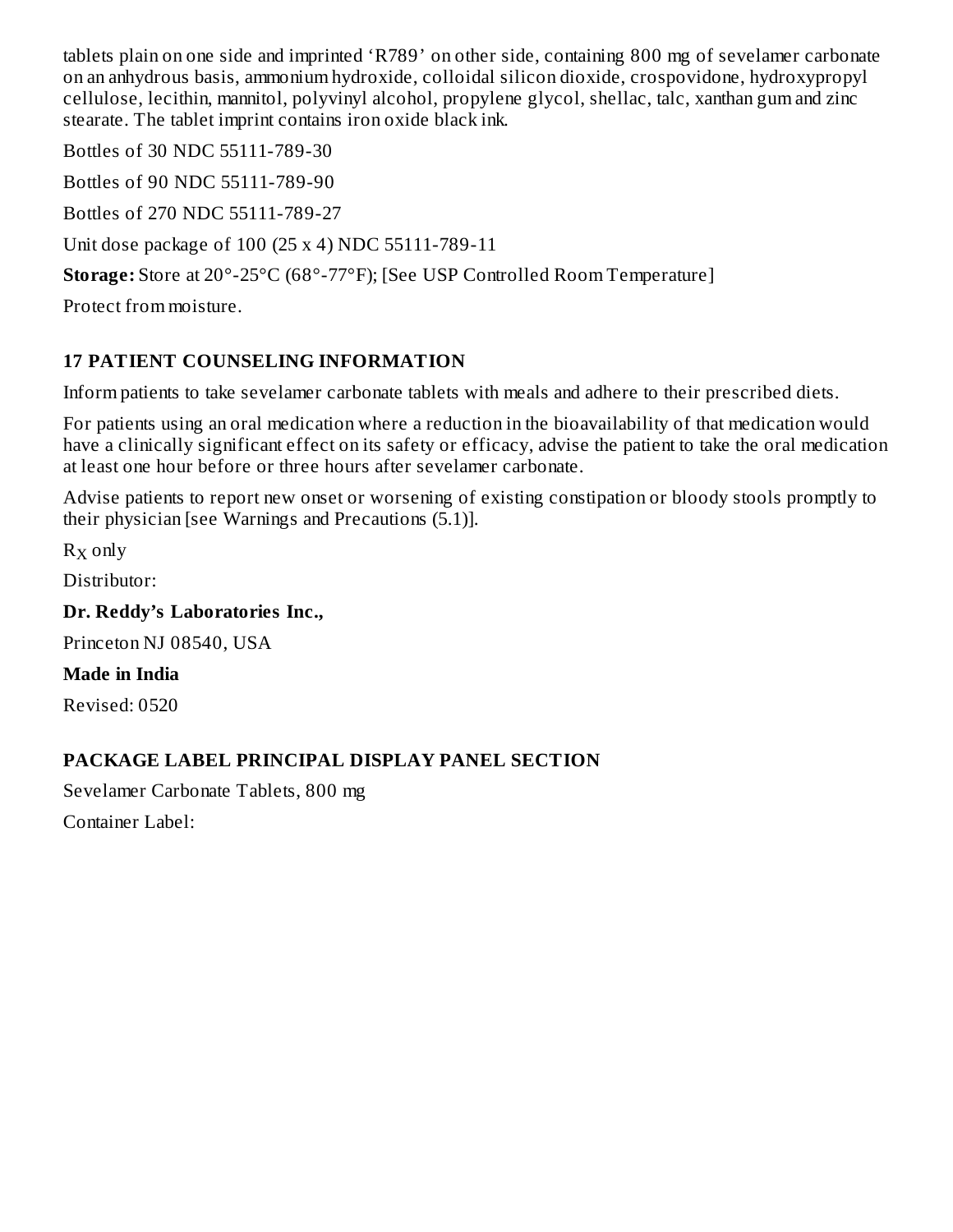

#### Sevelamer Carbonate Tablets, 800 mg

Carton Label:

| · Keep this and all drugs out of the reach of children.<br>. This Unit Dose package is not child resistant.<br>For Institutional Use only | SRBL/OOK1                                                                                                             |                                                                                                             |                  | HEX OCE X OSE                                                             |
|-------------------------------------------------------------------------------------------------------------------------------------------|-----------------------------------------------------------------------------------------------------------------------|-------------------------------------------------------------------------------------------------------------|------------------|---------------------------------------------------------------------------|
| <b>For Institutional Use only</b><br>NDC 55111-789-11<br><b>Sevelamer Carbonate</b>                                                       | EACH TABLET CONTAINS:<br>Active Ingredient: Sevelamer carbonate800 mg.<br><b>USUAL DOSAGE:</b>                        | <b>For Institutional Use only</b><br><b>Sevelamer Carbonate</b>                                             | NDC 55111-789-11 | Distributor:<br>Dr. Reddy's Laboratories Inc.,<br>Princeton NJ 08540, USA |
| Tablets, 800 mg                                                                                                                           | SEE PACKAGE INSERT FOR DOSAGE INFORMATION.<br>Store at 20°-25°C (68°-77°F);<br>[See USP Controlled Room Temperature]. | Tablets, 800 mg                                                                                             |                  | Made in India<br>M.L.38/SK/AP/2012/F/G                                    |
| . This Unit Dose package is not child resistant.<br>• Keep this and all drugs out of the reach of children.                               | Protect from Moisture.<br>This unit-dose package is not child-resistant.<br>Keep this and all medication out of the   | . This Unit Dose package is not child resistant.<br>. Keep this and all drugs out of the reach of children. |                  |                                                                           |
| R <sub>x</sub> only<br>Dr.Reddy's<br>100 Tablets (25 x 4 unit-dose)                                                                       | reach of children<br>100 Tablets Unit Dow<br>(25 blistercards each containing 4 toblets)<br><b>I</b> 1018             | Rx only<br>100 Tablets (25 x 4 unit-dose)                                                                   | Dr.Reddy's       | GTIN: 10355111789113                                                      |
|                                                                                                                                           |                                                                                                                       |                                                                                                             |                  |                                                                           |

| <b>SEVELAMER CARBONATE</b>              |                         |                    |               |  |  |  |
|-----------------------------------------|-------------------------|--------------------|---------------|--|--|--|
| sevelamer carbonate tablet, film coated |                         |                    |               |  |  |  |
|                                         |                         |                    |               |  |  |  |
| <b>Product Information</b>              |                         |                    |               |  |  |  |
| <b>Product Type</b>                     | HUMAN PRESCRIPTION DRUG | Item Code (Source) | NDC:55111-789 |  |  |  |
| <b>Route of Administration</b>          | ORAL                    |                    |               |  |  |  |
|                                         |                         |                    |               |  |  |  |
|                                         |                         |                    |               |  |  |  |
| <b>Active Ingredient/Active Moiety</b>  |                         |                    |               |  |  |  |